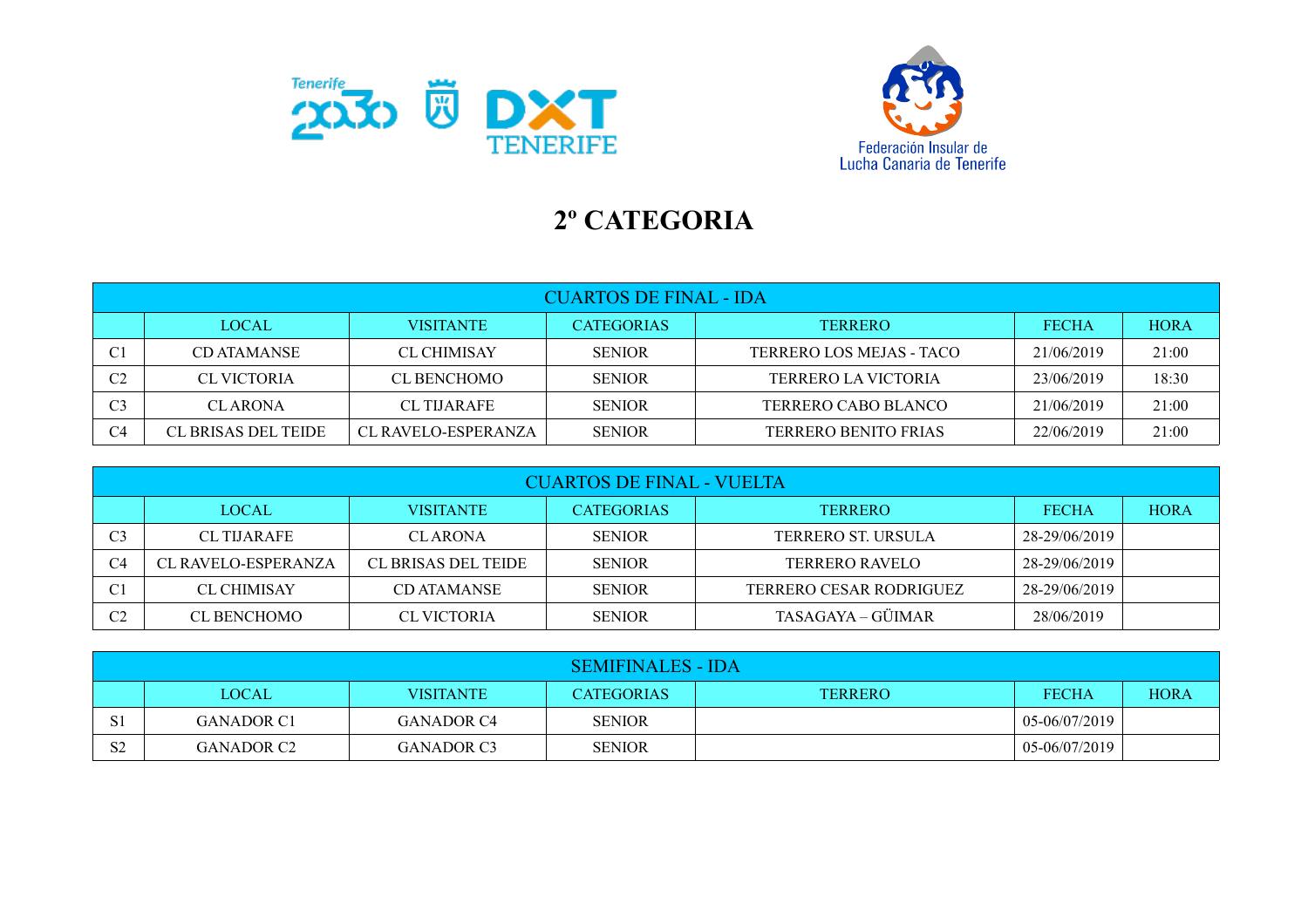



| <b>SEMIFINALES - VUELTA</b> |                   |                   |                   |                |               |             |  |
|-----------------------------|-------------------|-------------------|-------------------|----------------|---------------|-------------|--|
|                             | <b>LOCAL</b>      | <b>VISITANTE</b>  | <b>CATEGORIAS</b> | <b>TERRERO</b> | <b>FECHA</b>  | <b>HORA</b> |  |
| S <sub>2</sub>              | <b>GANADOR C3</b> | GANADOR C2        | <b>SENIOR</b>     |                | 12-13/07/2019 |             |  |
| S1                          | GANADOR C4        | <b>GANADOR C1</b> | <b>SENIOR</b>     |                | 12-13/07/2019 |             |  |

| SEMIFINALES - IDA |                     |                    |                   |                      |               |             |  |
|-------------------|---------------------|--------------------|-------------------|----------------------|---------------|-------------|--|
|                   | <b>LOCAL</b>        | <b>VISITANTE</b>   | <b>CATEGORIAS</b> | TERRERO              | <b>FECHA</b>  | <b>HORA</b> |  |
|                   | CL BRISAS DEL TEIDE | <b>CL TIJARAFE</b> | <b>JUVENIL</b>    | TERRERO BENITO FRIAS | 24-26/06/2019 |             |  |
| S <sub>2</sub>    | CL VICTORIA         | <b>CL CHIMISAY</b> | <b>JUVENIL</b>    | TERRERO LA VICTORIA  | 24-26/06/2019 |             |  |

| SEMIFINALES - IDA |                   |                    |                   |                          |               |             |  |
|-------------------|-------------------|--------------------|-------------------|--------------------------|---------------|-------------|--|
|                   | <b>LOCAL</b>      | <b>VISITANTE</b>   | <b>CATEGORIAS</b> | <b>TERRERO</b>           | <b>FECHA</b>  | <b>HORA</b> |  |
| S1                | CL BENCHOMO       | <b>CL TIJARAFE</b> | <b>CADETE</b>     | <b>TERRERO ESCOBONAL</b> | 24-26/06/2019 |             |  |
| S <sub>2</sub>    | <b>CLATAMANSE</b> | <b>CL CHIMISAY</b> | <b>CADETE</b>     | TERRERO LOS MEJAS - TACO | 24-26/06/2019 |             |  |

| SEMIFINALES - VUELTA |                    |                     |                   |                                |               |             |  |
|----------------------|--------------------|---------------------|-------------------|--------------------------------|---------------|-------------|--|
|                      | LOCAL              | <b>VISITANTE</b>    | <b>CATEGORIAS</b> | <b>TERRERO</b>                 | <b>FECHA</b>  | <b>HORA</b> |  |
| S1                   | <b>CL TIJARAFE</b> | CL BRISAS DEL TEIDE | <b>JUVENIL</b>    | TERRERO ST. URSULA             | 01-03/07/2019 |             |  |
| S <sub>2</sub>       | <b>CL CHIMISAY</b> | <b>CL VICTORIA</b>  | <b>JUVENIL</b>    | <b>TERRERO CESAR RODRIGUEZ</b> | 01-03/07/2019 |             |  |